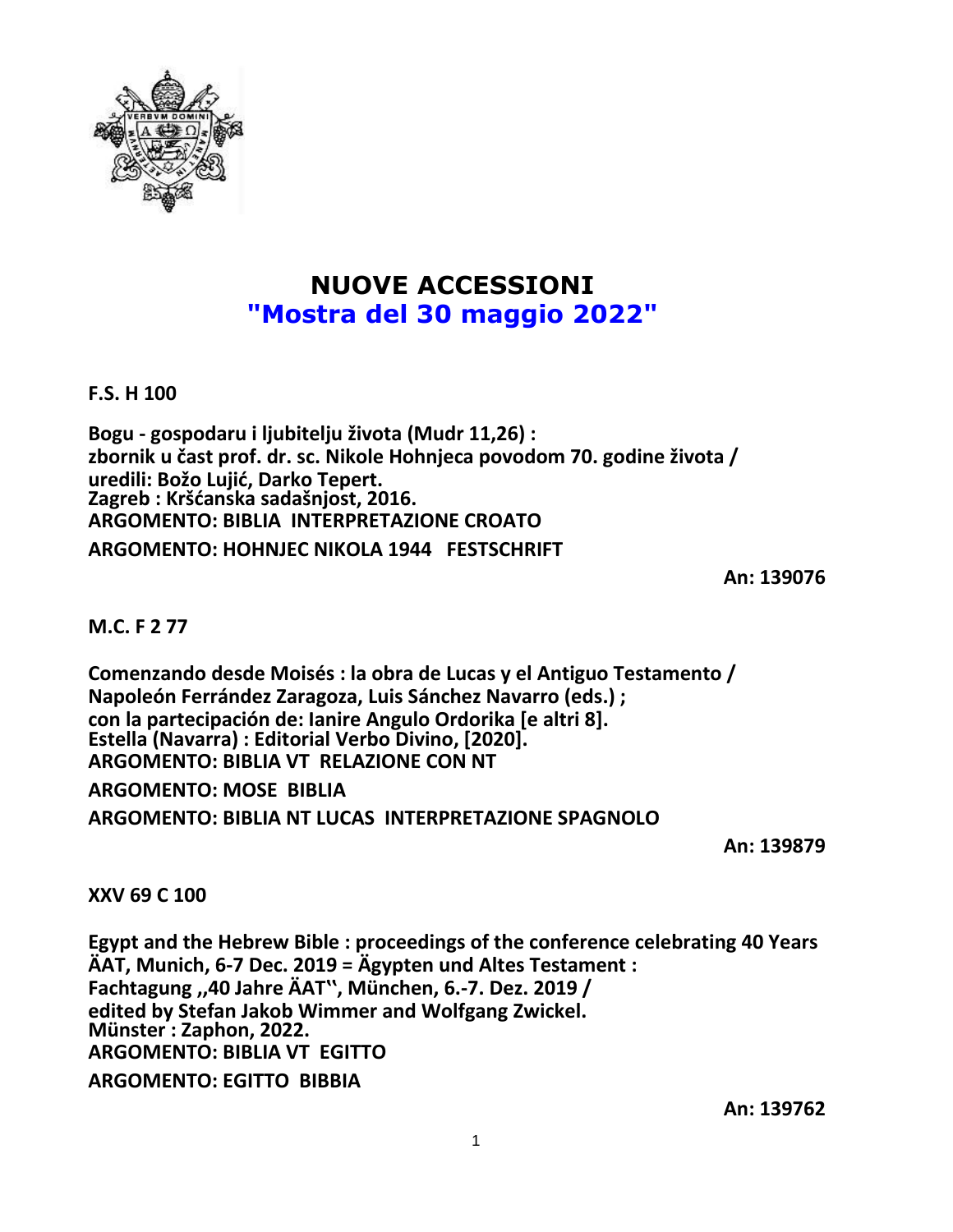**M.C. L 25 17**

**Aletti, Jean-Noël, S.I., 1942-. Without typology - no Gospels : a suffering Messiah: a challenge for Matthew, Mark and Luke / Jean-Noël Aletti. Roma : G&BPress - Pontificia Università Gregoriana, Pontificio Istituto Biblico, 2022. ARGOMENTO: GESU CRISTO MESSIA ARGOMENTO: BIBLIA NT EVANGELIA SYNOPTICE INTERPRETAZIONE INGLESE**

**ARGOMENTO: GESU CRISTO SOFFERENZA**

**An: 139938**

**XII 29 A 48**

**Antonyraj, Sebastian Victor, S.D.B. The centurion, a transformational leader : a socio-rhetorical analysis of Matthew 8,5-13 / Victor Antonyraj SDB. Bosco Nagar, Krishnarajapuram, Bengaluru : Kristu Jyoti Publications, [2022]. ARGOMENTO: BIBLIA NT MATTHAEUS ANALISI RETORICA**

**ARGOMENTO: BIBLIA NT MATTHAEUS 7 8**

**ARGOMENTO: BIBLIA NT MATTHAEUS INTERPRETAZIONE INGLESE**

**An: 139940**

**XXV 103 P 34**

**Beinlich, Horst. Materialien zu den Kronen in Ritualszenen ägyptischer Tempel der griechisch-römischen Zeit / Horst Beinlich. Dettelbach : J.H. Röll, [2020]. ARGOMENTO: EGITTO ANTICO RELIGIONE RITUALI ARGOMENTO: EGITTO ANTICO TEMPLI ARGOMENTO: EGITTO ANTICO STORIA GRECO ROMANO PERIODO**

**An: 139801**

**A.P. 7 234 Bendemann, Reinhard von, 1961-. Christus der Arzt : frühchristliche Soteriologie und Anthropologie im Licht antik-medizinischer Konzepte / Reinhard von Bendemann. Stuttgart : Verlag W. Kohlhammer, 2022. ARGOMENTO: GESU CRISTO MEDICO ARGOMENTO: CHIESA PRIMITIVA STORIA 30 600 DC ARGOMENTO: MEDICINA CRISTIANESIMO ARGOMENTO: SOTERIOLOGIA BIBLIA NT**

**An: 139890**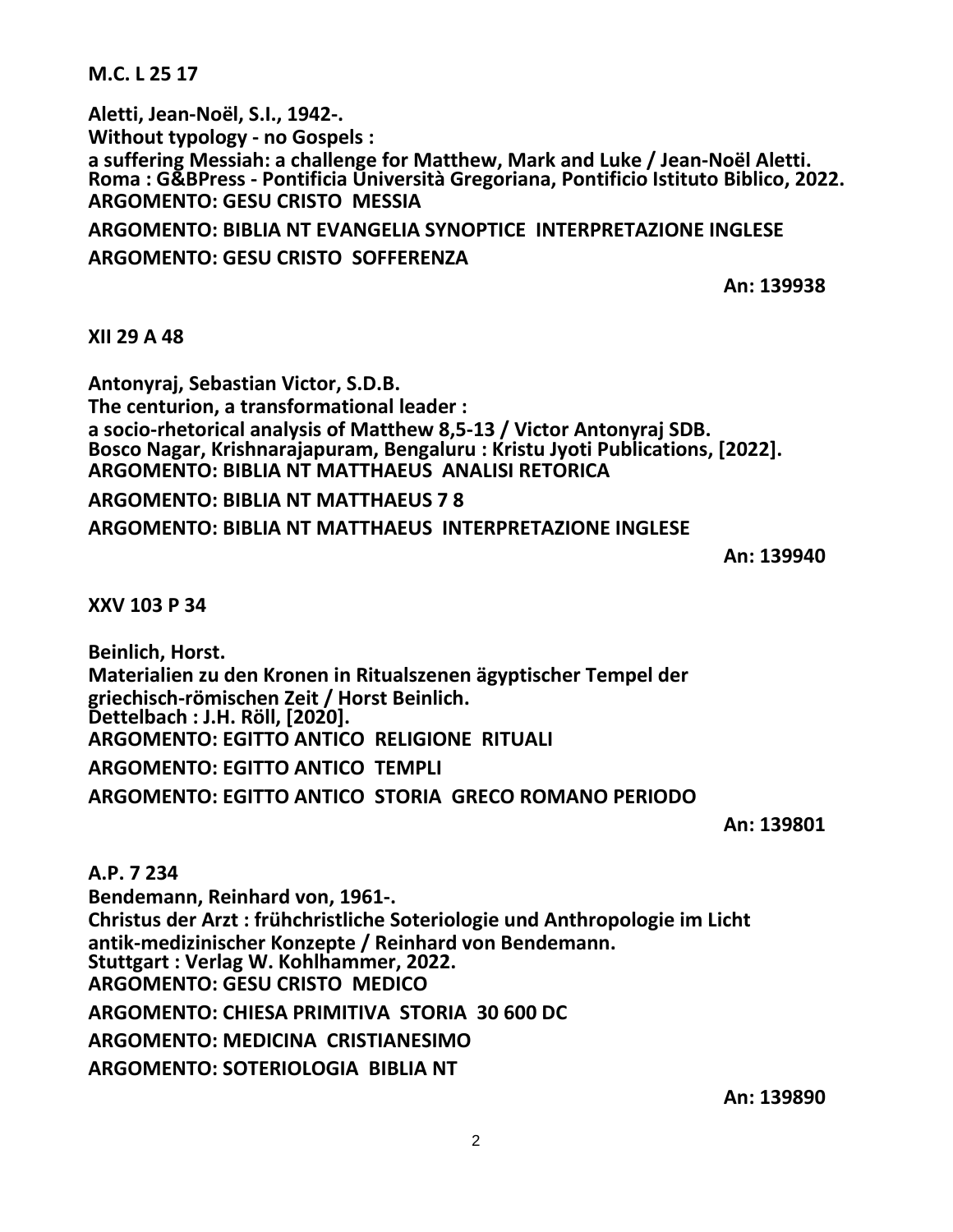## **V 72 A 61**

**Congreso Internacional de Estudios Bíblicos, (2019 : Buenos Aires). 80 años de exégesis bíblica en América Latina : actas del Congreso Internacional de Estudios Bíblicos organizado con ocasión del 80⁰ aniversario de Revista bíblica (Buenos Aires, 16 al 19 de julio de 2019) / edición Eleuterio R. Ruiz. Estella (Navarra) : Editorial Verbo Divino : Asociación Bíblica Argentina, 2021. ARGOMENTO: BIBLIA ESEGESI SPAGNOLO ARGOMENTO: AMERICA LATINA STUDI BIBLICI ARGOMENTO: BIBLIA INTERPRETAZIONE AMERICA LATINA**

**An: 139904**

## **XL 2 32**

**Del Corso, Lucio, 1976-. Il libro nel mondo antico : archeologia e storia (secoli VII a.C.-IV d.C.) / Lucio Del Corso. Roma : Carocci editore, 2022. ARGOMENTO: SCRITTURA STORIA ARGOMENTO: ANTICHITA STORIA ARGOMENTO: CODICOLOGIA**

**IX 37 59**

**Gilmour, Rachelle. Divine violence in the Book of Samuel / Rachelle Gilmour. New York : Oxford University Press, [2021]. ARGOMENTO: BIBLIA VT SAMUELIS INTERPRETAZIONE INGLESE ARGOMENTO: VIOLENZA BIBBIA VT**

**An: 139887**

**An: 139981**

**XIII 65 12**

**Inghilesi, Mariano. L'incontro fra Gesù e Pilato: processo al processo e teologia di Giovanni 18-19 : percorso storico, giuridico ed esegetico / Mariano Inghilesi. Bologna : EDB, [2012]. ARGOMENTO: GESU CRISTO PROCESSO ARGOMENTO: BIBLIA NT JOANNES 18 19 ARGOMENTO: BIBLIA NT JOANNES INTERPRETAZIONE ITALIANO ARGOMENTO: BIBLIA NT JOANNES TEOLOGIA**

**An: 138579**